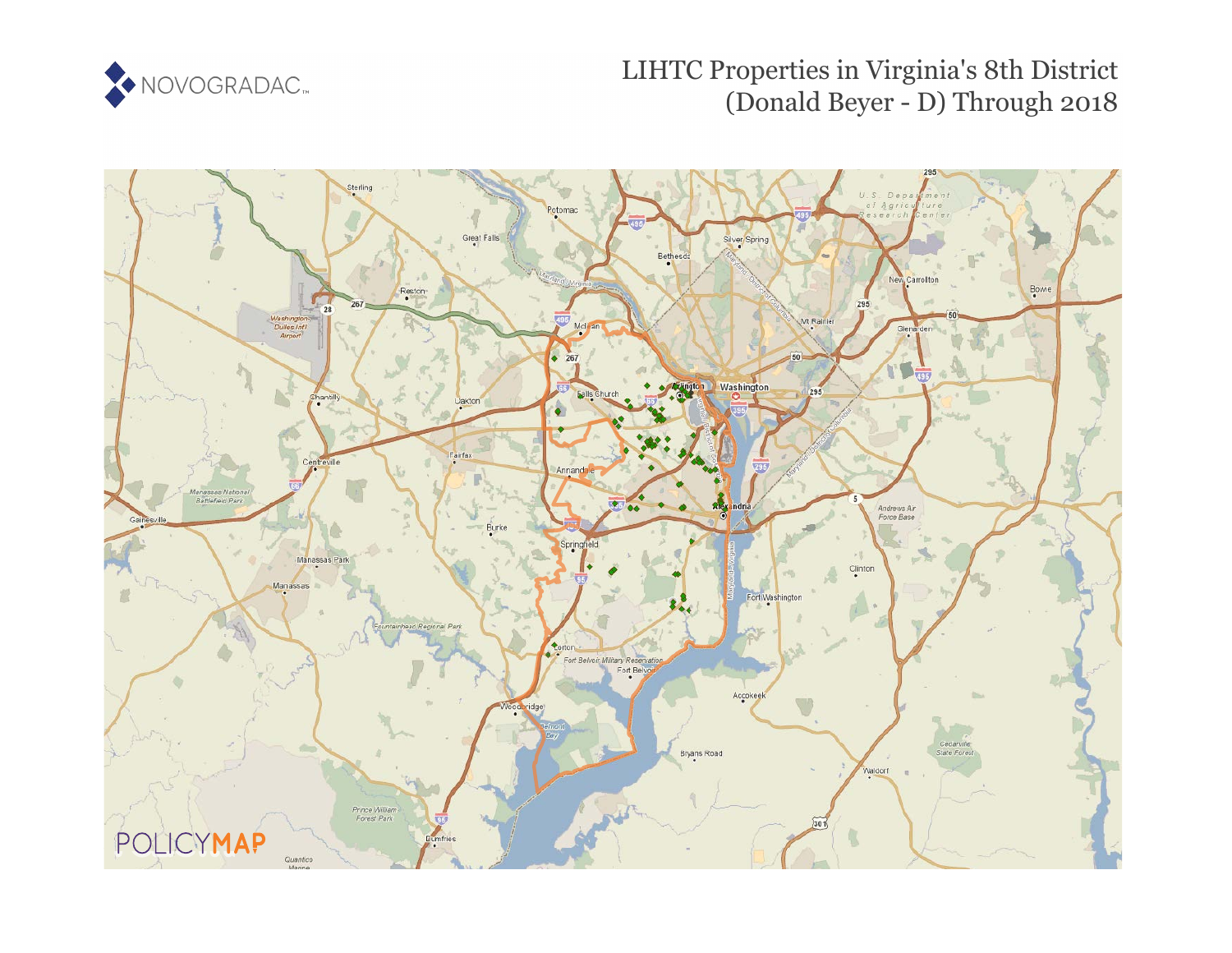| <b>Project Name</b>                          | <b>Address</b>                            | <b>City</b>       | <b>State</b> | <b>Zip Code</b> | Nonprofit<br><b>Sponsor</b> | <b>Allocation</b><br>Year | <b>Annual</b><br><b>Allocated</b><br><b>Amount</b> | <b>Year Placed</b><br>in Service | <b>Construction Type</b>  | <b>Total</b><br><b>Units</b> | Low<br>Income<br><b>Units</b> | <b>Rent</b> or<br><b>Income</b><br><b>Ceiling</b> | <b>Credit</b><br><b>Percentage</b> | Tax-<br><b>Exempt</b><br><b>Bond</b> | <b>HUD Multi-Family</b><br><b>Financing/Rental</b><br><b>Assistance</b> |
|----------------------------------------------|-------------------------------------------|-------------------|--------------|-----------------|-----------------------------|---------------------------|----------------------------------------------------|----------------------------------|---------------------------|------------------------------|-------------------------------|---------------------------------------------------|------------------------------------|--------------------------------------|-------------------------------------------------------------------------|
| FORT HENRY GARDENS                           | 2480 S LOWELL ST                          | <b>ARLINGTON</b>  | VA           | 22206           | Yes                         | 1997                      | \$202,961                                          | 2003                             | Acquisition and Rehab 82  |                              | 82                            | 60% AMGI                                          | 30 % present<br>value              | Yes                                  | $\rm No$                                                                |
| POTOMAC WEST                                 | 3515 MOUNT VERNON<br>AVE                  | <b>ALEXANDRIA</b> | VA           | 22305           | No                          | 2001                      | \$103,600                                          | 2003                             | Acquisition and Rehab 60  |                              | 45                            | 60% AMGI                                          | 30 % present<br>value              | Yes                                  | No                                                                      |
| QUEBEC                                       | 1018 S QUEBEC ST                          | <b>ARLINGTON</b>  | VA           | 22204           | No                          | 2001                      | \$472,104                                          | 2003                             | Acquisition and Rehab 172 |                              | 129                           | 60% AMGI                                          | 30 % present<br>value              | Yes                                  | No                                                                      |
| SPRINGFIELD CROSSING                         | 6708 METROPOLITAN<br>CTR DR               | SPRINGFIELD       | VA           | 22150           | No                          | 2000                      | \$1,327,962                                        | 2003                             | <b>New Construction</b>   | 347                          | 347                           | 60% AMGI                                          | 30 % present<br>value              | Yes                                  | No                                                                      |
| <b>FIELDS OF OLD TOWN</b>                    | 1229 N QUAKER LN                          | ALEXANDRIA        | VA           | 22302           | $\mathbf{N}\mathbf{o}$      | 1998                      | \$259,614                                          | 2004                             | Acquisition and Rehab 98  |                              | 98                            | 60% AMGI                                          | 30 % present<br>value              | Yes                                  | No                                                                      |
| <b>ARNA VALLEY VIEW</b>                      | 2300 25TH ST S                            | <b>ARLINGTON</b>  | VA           | 22206           | No                          | 1999                      | \$377,170                                          | 2004                             | Acquisition and Rehab 101 |                              | 101                           | 60% AMGI                                          | 30 % present<br>value              | Yes                                  | $\mathbf{No}$                                                           |
| <b>LAFAYETTE APTS</b>                        | 7136 GROVETON<br><b>GARDENS RD</b>        | <b>ALEXANDRIA</b> | VA           | 22306           | $\mathbf{N}\mathbf{o}$      | 2002                      | \$1,171,132                                        | 2004                             | Acquisition and Rehab 340 |                              | 340                           | 60% AMGI                                          | 30 % present<br>value              | Yes                                  | $\mathbf{N}\mathbf{o}$                                                  |
| HUNTERS PARK AT CHERRYDALE 2021 N NELSON ST  |                                           | <b>ARLINGTON</b>  | VA           | 22207           | Yes                         | 2005                      | \$617,156                                          | 2005                             | <b>New Construction</b>   | 74                           | 74                            | 60% AMGI                                          | 70 % present<br>value              | No                                   | Yes                                                                     |
| KNIGHTSBRIDGE                                | 212 N GLEBE RD                            | <b>ARLINGTON</b>  | VA           | 22203           | Yes                         | 2003                      | \$179,492                                          | 2005                             | Acquisition and Rehab 37  |                              | $37\,$                        | 60% AMGI                                          | 70 % present<br>value              | No                                   | Yes                                                                     |
| MONTEREY (ARLINGTON<br>COUNTY)               | 811 S GREENBRIER ST ARLINGTON             |                   | VA           | 22204           | No                          | 2003                      | \$940,497                                          | 2005                             | Acquisition and Rehab 109 |                              | 109                           | 50% AMGI                                          | 70 % present<br>value              | $_{\rm No}$                          | No                                                                      |
| HUNTING CREEK TOWNHOMES 3138 JACKIES LN      |                                           | <b>ALEXANDRIA</b> | VA           | 22306           | $\mathbf{N}\mathbf{o}$      | 2005                      | \$144,775                                          | 2006                             | Acquisition and Rehab 35  |                              | 35                            | 60% AMGI                                          | 70 % present<br>value              | No                                   | No                                                                      |
| BRADDOCK WHITING REYNOLDS 1706 W BRADDOCK RD |                                           | ALEXANDRIA        | VA           | 22302           | No                          | 2003                      | \$466,516                                          | 2006                             | <b>New Construction</b>   | 48                           | 48                            | 50% AMGI                                          | 70 % present<br>value              | $_{\rm No}$                          | No                                                                      |
| <b>CHATHAM SQUARE</b>                        | <b>409 EUILLE ST</b>                      | <b>ALEXANDRIA</b> | VA           | 22314           | No                          | 2003                      | \$599,525                                          | 2006                             | <b>New Construction</b>   | 52                           | 52                            | 50% AMGI                                          | 70 % present<br>value              | $\mathbf{N}\mathbf{o}$               | No                                                                      |
| TYSONS LANDING APTS                          | 1916 TYSONS LANDING<br>${\cal C}{\cal T}$ | MC LEAN           | VA           | 22102           | Yes                         | 2004                      | \$239,000                                          | 2006                             | Acquisition and Rehab 40  |                              | 40                            | 60% AMGI                                          | $70$ % present<br>value            | $_{\rm No}$                          | Yes                                                                     |
| WHITEFIELD COMMONS                           | 204 N THOMAS ST                           | <b>ARLINGTON</b>  | VA           | 22203           | Yes                         | 2003                      | \$285,755                                          | 2006                             | Acquisition and Rehab 63  |                              | 63                            | 60% AMGI                                          | 70 % present<br>value              | $_{\rm No}$                          | $\mathbf{N}\mathbf{o}$                                                  |

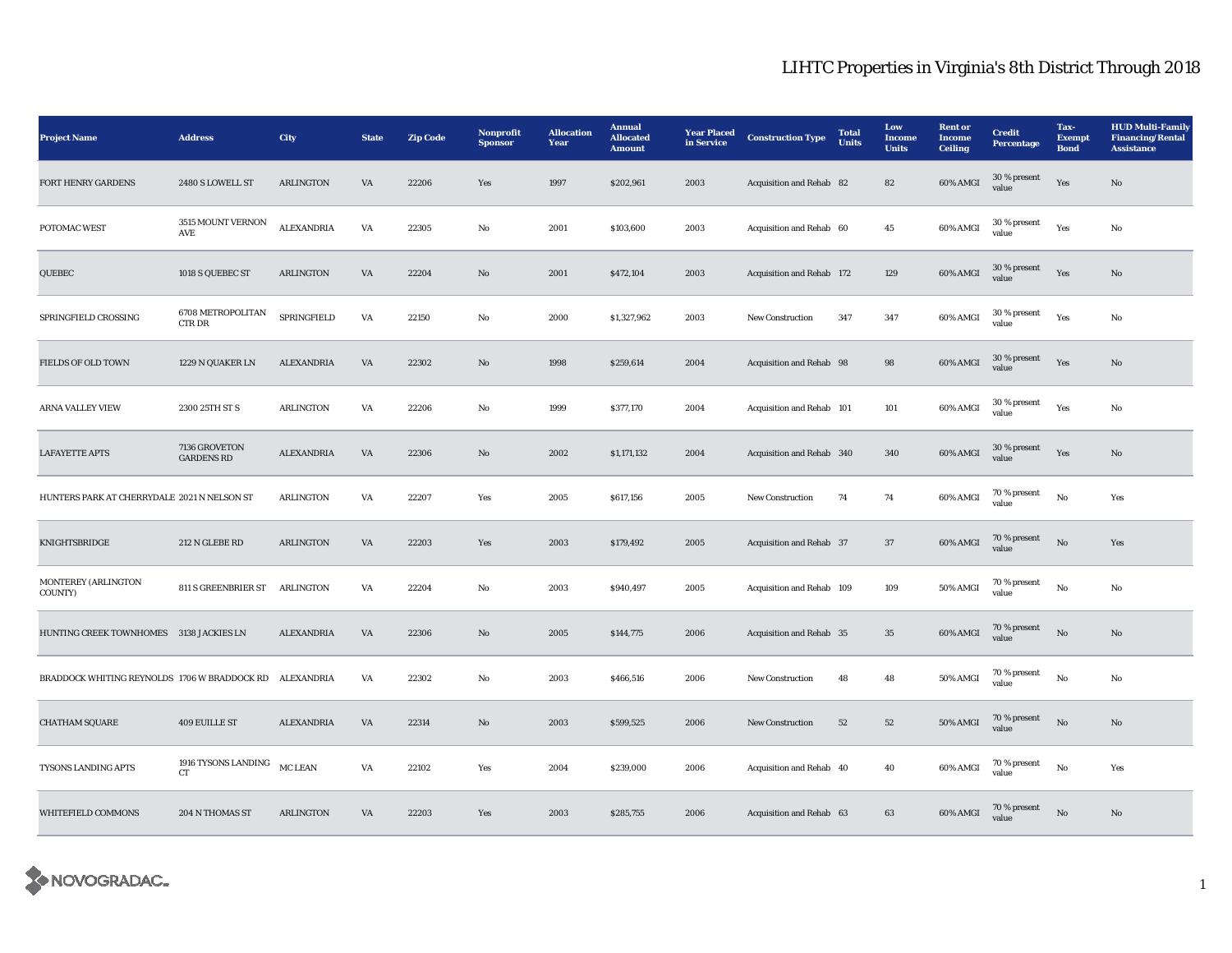| <b>Project Name</b>         | <b>Address</b>                    | <b>City</b>         | <b>State</b>           | <b>Zip Code</b> | Nonprofit<br><b>Sponsor</b> | <b>Allocation</b><br>Year | <b>Annual</b><br><b>Allocated</b><br><b>Amount</b> | <b>Year Placed</b><br>in Service | <b>Construction Type</b>  | <b>Total</b><br><b>Units</b> | Low<br>Income<br><b>Units</b> | <b>Rent</b> or<br><b>Income</b><br><b>Ceiling</b> | <b>Credit</b><br><b>Percentage</b> | Tax-<br><b>Exempt</b><br><b>Bond</b> | <b>HUD Multi-Family</b><br><b>Financing/Rental</b><br><b>Assistance</b> |
|-----------------------------|-----------------------------------|---------------------|------------------------|-----------------|-----------------------------|---------------------------|----------------------------------------------------|----------------------------------|---------------------------|------------------------------|-------------------------------|---------------------------------------------------|------------------------------------|--------------------------------------|-------------------------------------------------------------------------|
| <b>HARVEY HALL</b>          | 850 S GREENBRIER ST ARLINGTON     |                     | VA                     | 22204           | Yes                         | 2004                      | \$433,256                                          | 2007                             | Acquisition and Rehab 116 |                              | 100                           | 50% AMGI                                          | 70 % present<br>value              | $\mathbf{No}$                        | No                                                                      |
| <b>COURTHOUSE CROSSINGS</b> | 1410 N SCOTT ST                   | <b>ARLINGTON</b>    | VA                     | 22209           | Yes                         | 2006                      | \$1,144,990                                        | 2008                             | Acquisition and Rehab 112 |                              | 112                           | 60% AMGI                                          | 70 % present<br>value              | $\rm No$                             | No                                                                      |
| CAROUSEL COURT              | 5720 SEMINARY RD                  | FALLS CHURCH        | VA                     | 22041           | Yes                         | 2006                      | \$900,000                                          | 2008                             | Acquisition and Rehab 90  |                              | 90                            | 60% AMGI                                          | 70 % present<br>value              | $\rm No$                             | No                                                                      |
| <b>CORALAIN GARDENS</b>     | 7435 ARLINGTON BLVD FALLS CHURCH  |                     | VA                     | 22042           | $\rm No$                    | 2008                      | \$833,075                                          | 2008                             | Acquisition and Rehab 106 |                              | 106                           | 60% AMGI                                          | 70 % present<br>value              | $_{\rm No}$                          | No                                                                      |
| <b>CREEKSIDE VILLAGE I</b>  | 7979 JANNA LEE AVE                | ALEXANDRIA          | VA                     | 22306           | No                          | 2007                      | \$2,125,000                                        | 2008                             | Acquisition and Rehab 220 |                              | 196                           | 60% AMGI                                          | 70 % present<br>value              | $\rm No$                             | No                                                                      |
| FREDERICK AT COURTHOUSE     | 2230 FAIRFAX DR                   | <b>ARLINGTON</b>    | VA                     | 22201           | Yes                         | 2004                      | \$1,023,769                                        | 2008                             | <b>New Construction</b>   | 108                          | 108                           | 60% AMGI                                          | 70 % present<br>value              | $\rm No$                             | No                                                                      |
| <b>GATES OF BALLSTON</b>    | 4108 FOURTH ST N                  | <b>ARLINGTON</b>    | VA                     | 22203           | No                          | 2005                      | \$1,271,594                                        | 2008                             | Acquisition and Rehab 464 |                              | 357                           | 60% AMGI                                          | 30 % present<br>value              | Yes                                  | No                                                                      |
| <b>HOLLYBROOKE II</b>       | 3012 PATRICK HENRY<br>$_{\rm DR}$ | <b>FALLS CHURCH</b> | VA                     | 22044           | No                          | 2005                      | \$455,267                                          | 2008                             | Acquisition and Rehab 98  |                              | 89                            | 60% AMGI                                          | 30 % present<br>value              | Yes                                  | No                                                                      |
| <b>HOLLYBROOKE III</b>      | 3012 PATRICK HENRY<br>DR          | <b>FALLS CHURCH</b> | VA                     | 22044           | No                          | 2006                      | \$293,864                                          | 2008                             | Acquisition and Rehab 50  |                              | 50                            | 60% AMGI                                          | 30 % present<br>value              | Yes                                  | Yes                                                                     |
| <b>PARCVIEW</b>             | 5380 HOLMES RUN<br><b>PKWY</b>    | <b>ALEXANDRIA</b>   | $\mathbf{V}\mathbf{A}$ | 22304           | Yes                         | 2006                      | \$694,884                                          | 2008                             | Acquisition and Rehab 149 |                              | 120                           | 60% AMGI                                          | 30 % present<br>value              | Yes                                  | No                                                                      |
| <b>CREEKSIDE VILLAGE II</b> | 7979 JANNA LEE AVE                | ALEXANDRIA          | VA                     | 22306           | $\rm No$                    | 2006                      | \$416,595                                          | 2008                             | Acquisition and Rehab 99  |                              | ${\bf 55}$                    | 60% AMGI                                          | 30 % present<br>value              | Yes                                  | No                                                                      |
| <b>FISHER HOUSE</b>         | 1111 N KENILWORTH ST ARLINGTON    |                     | VA                     | 22205           | Yes                         | 2005                      | \$295,355                                          | 2008                             | Acquisition and Rehab 33  |                              | 33                            | 60% AMGI                                          | 70 % present<br>value              | $\rm No$                             | No                                                                      |
| PARC ROSSLYN                | 1531 N PIERCE ST                  | <b>ARLINGTON</b>    | VA                     | 22209           | Yes                         | 2006                      | \$729,388                                          | 2009                             | <b>New Construction</b>   | 238                          | 96                            | 60% AMGI                                          | $30\,\%$ present<br>value          | Yes                                  | No                                                                      |
| <b>SHELTON</b>              | 3215 24TH ST S                    | ARLINGTON           | VA                     | 22206           | Yes                         | 2008                      | \$1,400,000                                        | 2009                             | New Construction          | 94                           | 94                            | 60% AMGI                                          | 70 % present<br>value              | $\rm No$                             | No                                                                      |
| <b>BEVERLY PARK</b>         | <b>613 NOTABENE DR</b>            | <b>ALEXANDRIA</b>   | VA                     | 22305           | Yes                         | 2008                      | \$325,550                                          | 2010                             | Acquisition and Rehab 33  |                              | 33                            | 60% AMGI                                          | 70 % present<br>value              | No                                   | No                                                                      |

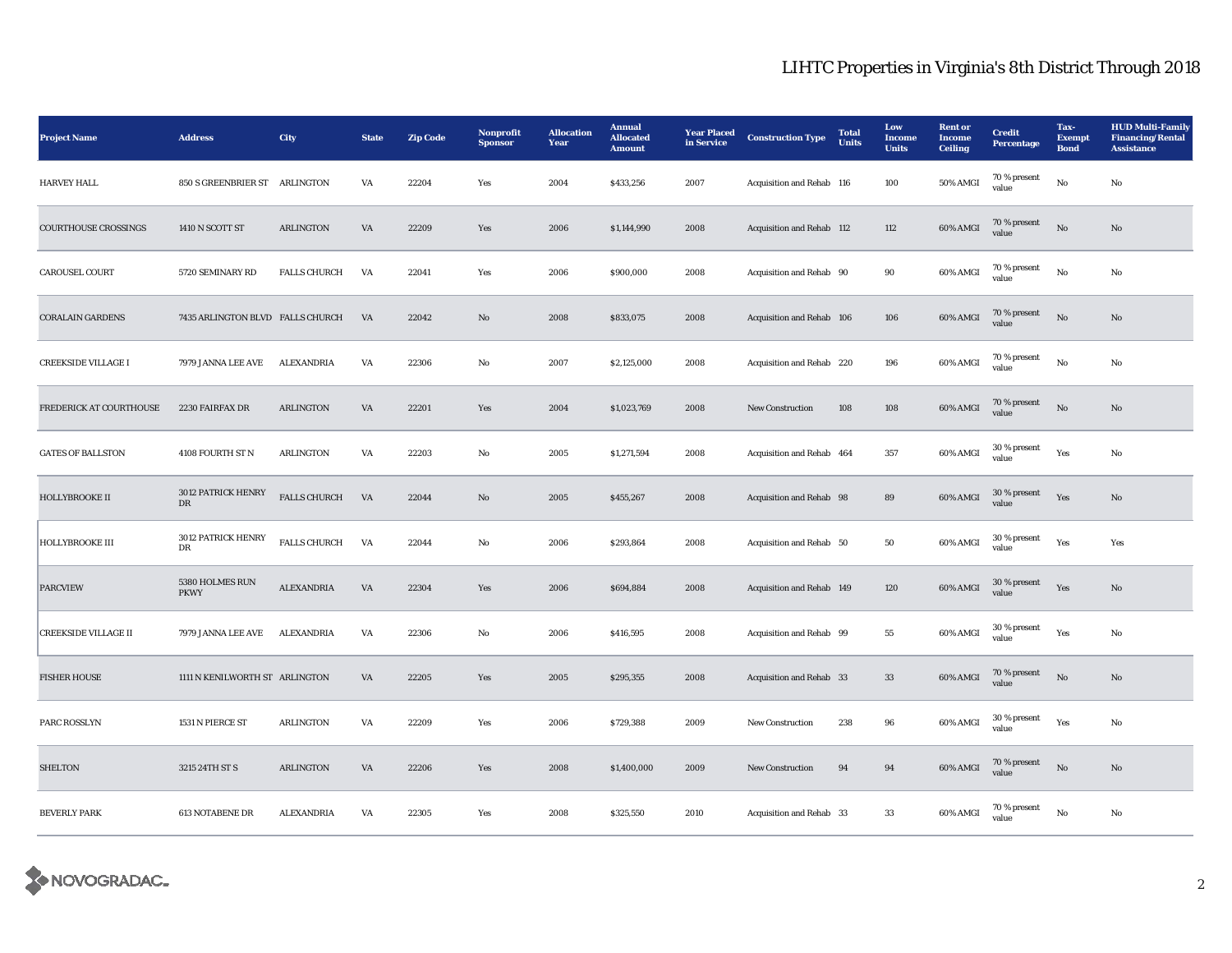| <b>Project Name</b>                             | <b>Address</b>                     | City              | <b>State</b>           | <b>Zip Code</b> | Nonprofit<br><b>Sponsor</b> | <b>Allocation</b><br>Year | <b>Annual</b><br><b>Allocated</b><br><b>Amount</b> | <b>Year Placed</b><br>in Service | <b>Construction Type</b>                  | <b>Total</b><br>Units | Low<br>Income<br><b>Units</b> | <b>Rent</b> or<br><b>Income</b><br><b>Ceiling</b> | <b>Credit</b><br>Percentage    | Tax-<br><b>Exempt</b><br><b>Bond</b> | <b>HUD Multi-Family</b><br><b>Financing/Rental</b><br><b>Assistance</b> |
|-------------------------------------------------|------------------------------------|-------------------|------------------------|-----------------|-----------------------------|---------------------------|----------------------------------------------------|----------------------------------|-------------------------------------------|-----------------------|-------------------------------|---------------------------------------------------|--------------------------------|--------------------------------------|-------------------------------------------------------------------------|
| STRAWBRIDGE SQUARE                              | 5144 LINCOLN AVE                   | <b>ALEXANDRIA</b> | VA                     | 22312           | Yes                         | 2009                      | \$1,188,418                                        | 2010                             | Acquisition and Rehab 128                 |                       | 127                           | 60% AMGI                                          | 70 % present<br>value          | $\rm No$                             | Yes                                                                     |
| <b>COLUMBIA GROVE</b>                           | 1018 S FREDERICK ST                | <b>ARLINGTON</b>  | VA                     | 22204           | Yes                         | 2009                      | \$510,192                                          | 2010                             | Acquisition and Rehab 208                 |                       | 130                           | 60% AMGI                                          | 70 % present<br>value          | $\rm No$                             | No                                                                      |
| MADISON AT BALLSTON STATION 4400 FOURTH ST N    |                                    | <b>ARLINGTON</b>  | VA                     | 22203           | No                          | 2007                      | \$1,200,000                                        | 2010                             | <b>New Construction</b>                   | 100                   | 100                           | 60% AMGI                                          | 70 % present<br>value          | $\rm No$                             | No                                                                      |
| STATION AT POTOMAC YARD                         | 2501 JEFFERSON DAVIS<br><b>HWY</b> | <b>ALEXANDRIA</b> | $\mathbf{V}\mathbf{A}$ | 22301           | Yes                         | 2007                      | \$1,027,086                                        | 2010                             | New Construction                          | 65                    | 44                            | 60% AMGI                                          | 70 % present<br>value          | No                                   | No                                                                      |
| <b>WESTOVER</b>                                 | 5805 16TH ST N                     | <b>ARLINGTON</b>  | VA                     | 22205           | $\mathbf{N}\mathbf{o}$      | 2007                      | \$1,048,679                                        | 2011                             | Acquisition and Rehab 153                 |                       | 119                           | 60% AMGI                                          | 30 % present<br>value          | Yes                                  | No                                                                      |
| WEST GLEBE HOUSING                              | 865 W GLEBE RD                     | <b>ALEXANDRIA</b> | VA                     | 22305           | No                          | 2008                      | \$782,908                                          | 2011                             | <b>New Construction</b>                   | 48                    | 48                            | 50% AMGI                                          | 70 % present<br>value          | $\rm No$                             | No                                                                      |
| OLD DOMINION HOUSING                            | 3963 OLD DOMINION<br><b>BLVD</b>   | <b>ALEXANDRIA</b> | $\mathbf{V}\mathbf{A}$ | 22305           | $\mathbf{N}\mathbf{o}$      | 2008                      | \$405,410                                          | 2011                             | <b>Both New Construction</b><br>and $A/R$ | 36                    | ${\bf 36}$                    | 50% AMGI                                          | 70 % present<br>value          | No                                   | No                                                                      |
| <b>JAMES BLAND I</b>                            | 808 MADISON ST                     | <b>ALEXANDRIA</b> | VA                     | 22314           | No                          | 2009                      | \$298,078                                          | 2012                             | New Construction                          | ${\bf 18}$            | 18                            | 50% AMGI                                          | 70 % present<br>$_{\rm value}$ | $\rm\thinspace No$                   | No                                                                      |
| <b>JORDAN</b>                                   | 801 N WAKEFIELD ST                 | ARLINGTON         | VA                     | 22203           | Yes                         | 2009                      | \$675,524                                          | 2012                             | <b>New Construction</b>                   | 90                    | 90                            | 60% AMGI                                          | 70 % present<br>value          | No                                   | No                                                                      |
| MACEDONIA                                       | 2229 S SHIRLINGTON<br>RD           | <b>ARLINGTON</b>  | VA                     | 22206           | Yes                         | 2009                      | \$347,021                                          | 2012                             | New Construction                          | 36                    | 36                            | 60% AMGI                                          | 30 % present<br>value          | Yes                                  | No                                                                      |
| <b>QUAKER HILL</b>                              | 1252 QUAKER HILL DR ALEXANDRIA     |                   | VA                     | 22314           | No                          | 2009                      | \$0\$                                              | 2012                             | Acquisition and Rehab 60                  |                       | 60                            | 50% AMGI                                          | <b>TCEP</b> only               | No                                   | No                                                                      |
| <b>STONY BROOK</b>                              | 3608 BUCKMAN RD                    | <b>ALEXANDRIA</b> | VA                     | 22309           | Yes                         | 2009                      | \$978,720                                          | 2012                             | Acquisition and Rehab 204                 |                       | 145                           | 50% AMGI                                          | 70 % present<br>value          | $\rm No$                             | Yes                                                                     |
| <b>TRIPOD HOUSING</b>                           | 5125 COLUMBIA PIKE ARLINGTON       |                   | $\mathbf{V}\mathbf{A}$ | 22204           | $\mathbf{N}\mathbf{o}$      | 2010                      | \$529,545                                          | 2012                             | Acquisition and Rehab 103                 |                       | 103                           | 60% AMGI                                          | $30\,\%$ present<br>value      | Yes                                  | $\mathbf{N}\mathbf{o}$                                                  |
| VPOINT CLARENDON                                | 1210 N HIGHLAND ST                 | <b>ARLINGTON</b>  | VA                     | 22201           | No                          | 2009                      | \$1,235,752                                        | 2012                             | <b>New Construction</b>                   | 116                   | 70                            | 60% AMGI TCEP only                                |                                | No                                   | No                                                                      |
| <b>BUCHANAN GARDENS APT</b><br><b>COMMUNITY</b> | 926 S BUCHANAN ST                  | <b>ARLINGTON</b>  | VA                     | 22204           | Yes                         | 2010                      | \$1,264,728                                        | 2013                             | Acquisition and Rehab 111                 |                       | 111                           | 60% AMGI                                          | 70 % present<br>value          | No                                   | No                                                                      |

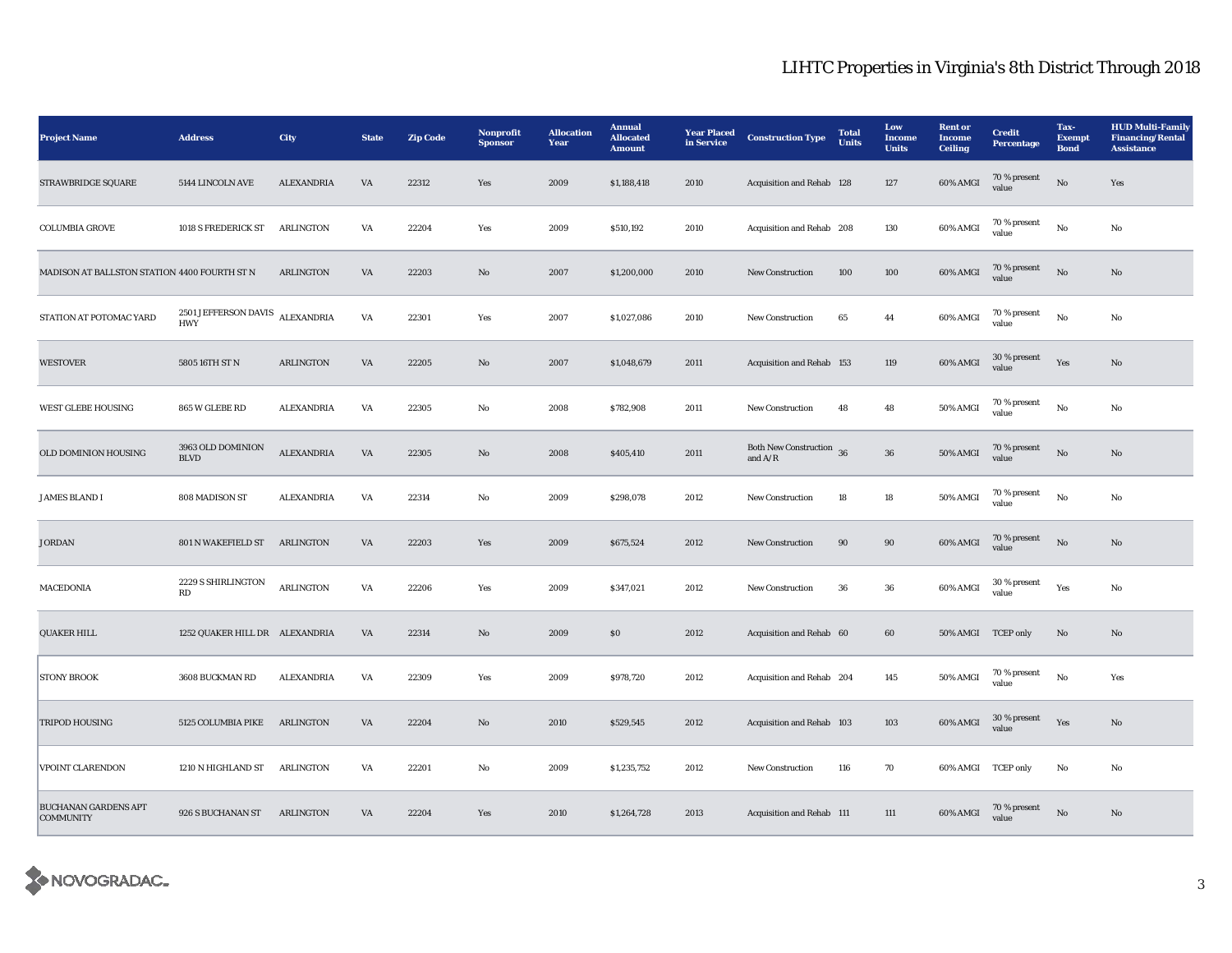| <b>Project Name</b>                   | <b>Address</b>                 | <b>City</b>       | <b>State</b>           | <b>Zip Code</b> | Nonprofit<br><b>Sponsor</b> | <b>Allocation</b><br>Year | <b>Annual</b><br><b>Allocated</b><br><b>Amount</b> | <b>Year Placed</b><br>in Service | <b>Construction Type</b>                                 | <b>Total</b><br><b>Units</b> | Low<br><b>Income</b><br><b>Units</b> | <b>Rent</b> or<br><b>Income</b><br><b>Ceiling</b> | <b>Credit</b><br><b>Percentage</b> | Tax-<br><b>Exempt</b><br><b>Bond</b> | <b>HUD Multi-Family</b><br><b>Financing/Rental</b><br><b>Assistance</b> |
|---------------------------------------|--------------------------------|-------------------|------------------------|-----------------|-----------------------------|---------------------------|----------------------------------------------------|----------------------------------|----------------------------------------------------------|------------------------------|--------------------------------------|---------------------------------------------------|------------------------------------|--------------------------------------|-------------------------------------------------------------------------|
| BUCKINGHAM VILLAGE PHASE<br>Ш         | 310 N THOMAS ST                | <b>ARLINGTON</b>  | VA                     | 22203           | Yes                         | 2010                      | \$1,092,334                                        | 2013                             | Acquisition and Rehab 92                                 |                              | 92                                   | 60% AMGI                                          | 70 % present<br>value              | $\rm No$                             | No                                                                      |
| <b>COLONIAL VILLAGE (18TH)</b>        | 2115 18TH ST N                 | <b>ARLINGTON</b>  | VA                     | 22201           | Yes                         | 2010                      | \$260,656                                          | 2013                             | Acquisition and Rehab 48                                 |                              | 37                                   | 60% AMGI                                          | 70 % present<br>value              | $\mathbf{N}\mathbf{o}$               | No                                                                      |
| <b>JAMES BLAND PHASE II</b>           | 801 MADISON ST                 | <b>ALEXANDRIA</b> | VA                     | 22314           | No                          | 2010                      | \$351,454                                          | 2013                             | <b>New Construction</b>                                  | 18                           | ${\bf 18}$                           | 50% AMGI                                          | 70 % present<br>value              | $\rm No$                             | No                                                                      |
| <b>COLONIAL VILLAGE (TROY)</b>        | 1702 N TROY ST                 | <b>ARLINGTON</b>  | $\mathbf{V}\mathbf{A}$ | 22201           | Yes                         | 2010                      | \$778,618                                          | 2013                             | Acquisition and Rehab 114                                |                              | 92                                   | 60% AMGI                                          | 70 % present<br>value              | $\rm No$                             | No                                                                      |
| <b>ARBOR HEIGHTS</b>                  | <b>831 S FREDERICK ST</b>      | <b>ARLINGTON</b>  | VA                     | 22204           | Yes                         | 2011                      | \$1,243,222                                        | 2014                             | Acquisition and Rehab 198                                |                              | 198                                  | 60% AMGI                                          | 30 % present<br>value              | Yes                                  | No                                                                      |
| ARLINGTON MILL                        | 901 S DINWIDDIE ST             | <b>ARLINGTON</b>  | VA                     | 22204           | Yes                         | 2011                      | \$2,022,354                                        | 2014                             | New Construction                                         | 122                          | $121\,$                              | 60% AMGI                                          | 70 % present<br>value              | $\rm No$                             | $\mathbf{No}$                                                           |
| <b>JAMES BLAND IV</b>                 | 898 N ALFRED ST                | <b>ALEXANDRIA</b> | VA                     | 22314           | No                          | 2011                      | \$731,301                                          | 2014                             | New Construction                                         | 44                           | 44                                   | 50% AMGI                                          | 70 % present<br>value              | No                                   | No                                                                      |
| LARKSPUR                              | 2001 N CLEVELAND ST ARLINGTON  |                   | VA                     | 22201           | Yes                         | 2011                      | \$947,209                                          | 2014                             | Acquisition and Rehab 76                                 |                              | 69                                   | 60% AMGI                                          | 70 % present<br>value              | $\mathbf{No}$                        | No                                                                      |
| MOUNT VERNON HOUSE                    | 8199 TIS WELL DR               | <b>ALEXANDRIA</b> | VA                     | 22306           | $_{\rm No}$                 | 2012                      | \$608,596                                          | 2014                             | Acquisition and Rehab 130                                |                              | 130                                  |                                                   | 30 % present<br>value              | Yes                                  | Yes                                                                     |
| 2505 MASSEY CT                        | 2505 MASSEY CT                 | <b>ALEXANDRIA</b> | $\mathbf{V}\mathbf{A}$ | 22303           |                             | 1988                      | \$416                                              | 1988                             | <b>New Construction</b>                                  | $\mathbf{1}$                 | $\mathbf{1}$                         |                                                   | 70 % present<br>value              | $\rm No$                             |                                                                         |
| <b>CAMERON VALLEY</b>                 | 1100 QUAKER HILL DR ALEXANDRIA |                   | VA                     | 22314           |                             | 1989                      | \$768,173                                          | 1989                             | <b>New Construction</b>                                  | 60                           | 60                                   |                                                   | 70 % present<br>value              | $_{\rm No}$                          |                                                                         |
| <b>LENOX CLUB</b>                     | 401 12TH ST S                  | <b>ARLINGTON</b>  | VA                     | 22202           | $\mathbf{N}\mathbf{o}$      | 1991                      | \$207,190                                          | 1991                             | <b>New Construction</b>                                  | 385                          | 77                                   | 50% AMGI                                          | 30 % present<br>value              | Yes                                  | No                                                                      |
| <b>CLARENDON COURT</b><br>(ARLINGTON) | 3815 SEVENTH ST N              | <b>ARLINGTON</b>  | VA                     | 22203           | No                          | 1992                      | \$363,162                                          | 1994                             | Both New Construction $\,$ 103 $\,$<br>and $\rm A/R$     |                              | 97                                   | 60% AMGI                                          | 30 % present<br>value              | Yes                                  | No                                                                      |
| MURRAYGATE VILLAGE                    | 7808 BELFORD DR                | <b>ALEXANDRIA</b> | VA                     | 22306           | No                          | 1992                      | \$480,309                                          | 1994                             | Both New Construction 200<br>and $\mathrm{A}/\mathrm{R}$ |                              | 200                                  | 50% AMGI                                          | 70 % present<br>value              | $\mathbf{No}$                        | Yes                                                                     |
| <b>PARKWOOD</b>                       | 6009 KNOLLWOOD DR FALLS CHURCH |                   | VA                     | 22041           | No                          | 1995                      | \$513,204                                          | 1995                             | Acquisition and Rehab 221                                |                              | 221                                  | 60% AMGI                                          | 30 % present<br>value              | Yes                                  | No                                                                      |

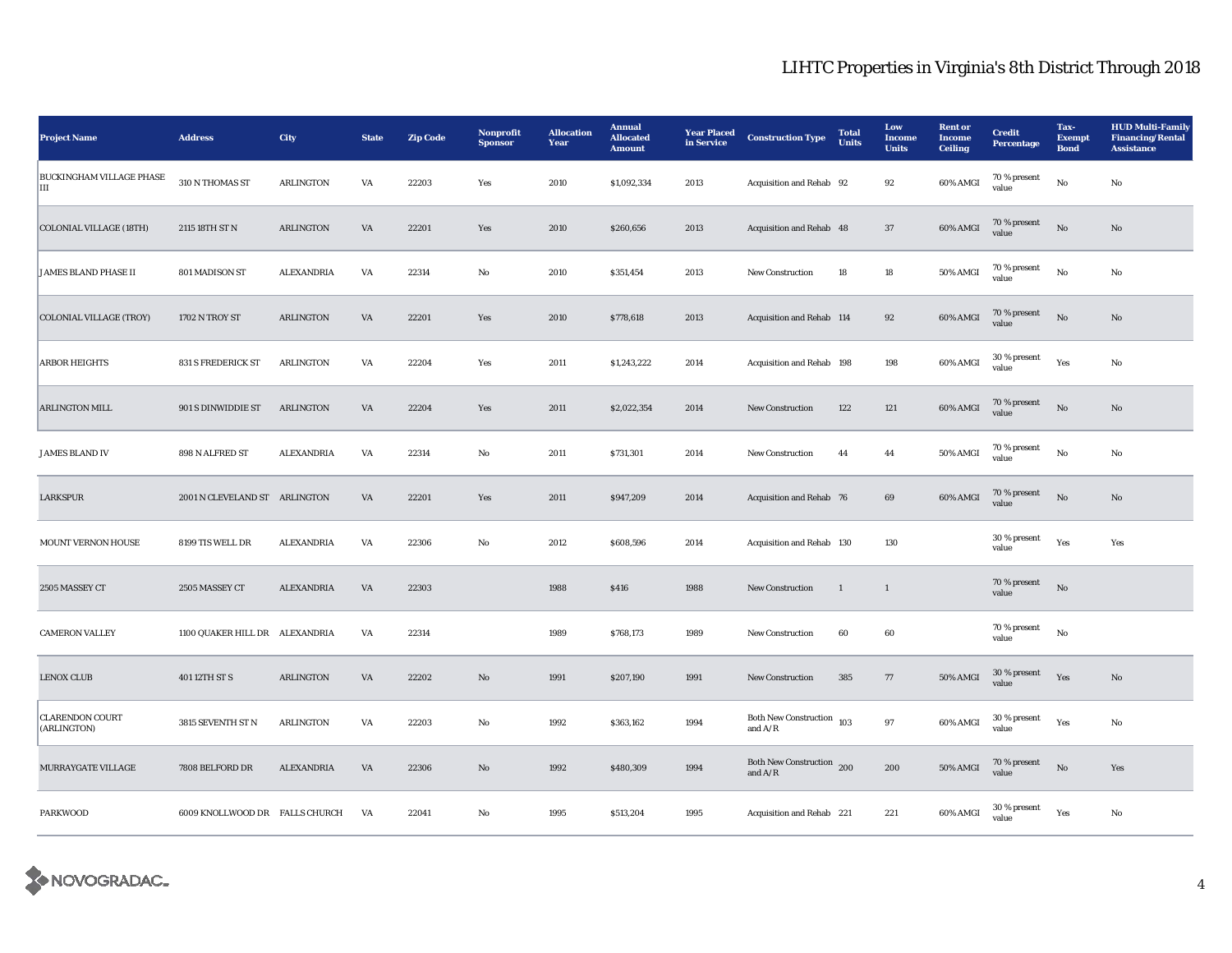| <b>Project Name</b>           | <b>Address</b>                                | City                | <b>State</b>           | <b>Zip Code</b> | Nonprofit<br><b>Sponsor</b> | <b>Allocation</b><br>Year | <b>Annual</b><br><b>Allocated</b><br><b>Amount</b> | <b>Year Placed</b><br>in Service | <b>Construction Type</b>                | <b>Total</b><br><b>Units</b> | Low<br><b>Income</b><br><b>Units</b> | <b>Rent or</b><br>Income<br><b>Ceiling</b> | <b>Credit</b><br><b>Percentage</b> | Tax-<br><b>Exempt</b><br><b>Bond</b> | <b>HUD Multi-Family</b><br><b>Financing/Rental</b><br><b>Assistance</b> |
|-------------------------------|-----------------------------------------------|---------------------|------------------------|-----------------|-----------------------------|---------------------------|----------------------------------------------------|----------------------------------|-----------------------------------------|------------------------------|--------------------------------------|--------------------------------------------|------------------------------------|--------------------------------------|-------------------------------------------------------------------------|
| <b>EAST FALLS</b>             | 2913A PEYTON<br>RANDOLPH DR                   | <b>FALLS CHURCH</b> | VA                     | 22044           | No                          | 1995                      | \$581,106                                          | 1996                             | Acquisition and Rehab 305               |                              | 305                                  | 60% AMGI                                   | 30 % present<br>value              | Yes                                  | $\rm No$                                                                |
| <b>CARLIN</b>                 | 4300 N CARLIN<br><b>SPRINGS RD</b>            | <b>ARLINGTON</b>    | VA                     | 22203           | No                          | 1994                      | \$1,084,952                                        | 1997                             | <b>New Construction</b>                 | 162                          | 161                                  | 60% AMGI                                   | 70 % present<br>value              | $_{\rm No}$                          | No                                                                      |
| <b>TAVENNER LANE</b>          | 7206 TAVENNER LN                              | <b>ALEXANDRIA</b>   | VA                     | 22306           | No                          | 1994                      | \$194,379                                          | 1997                             | <b>New Construction</b>                 | 24                           | 24                                   | <b>50% AMGI</b>                            | 70 % present<br>value              | $\rm \bf No$                         | Yes                                                                     |
| <b>VIRGINIA GARDENS</b>       | 1706 S TAYLOR ST                              | <b>ARLINGTON</b>    | $\mathbf{V}\mathbf{A}$ | 22204           | No                          | 1995                      | \$405,022                                          | 1997                             | Both New Construction $76$<br>and $A/R$ |                              | ${\bf 72}$                           | 60% AMGI                                   | 70 % present<br>value              | $_{\rm No}$                          | No                                                                      |
| <b>FIELDS OF FALLS CHURCH</b> | 912 ELLISON ST                                | <b>FALLS CHURCH</b> | VA                     | 22046           | Yes                         | 1996                      | \$213,483                                          | 1997                             | Both New Construction 96<br>and $A/R$   |                              | $\bf{96}$                            | 60% AMGI                                   | 30 % present<br>value              | Yes                                  | $\rm No$                                                                |
| <b>CRESTVIEW COMMONS</b>      | 318 S WHITING ST                              | <b>ALEXANDRIA</b>   | VA                     | 22304           | $\mathbf{N}\mathbf{o}$      | 1996                      | \$595,719                                          | 1998                             | Acquisition and Rehab 290               |                              | 290                                  |                                            | 30 % present<br>value              | Yes                                  |                                                                         |
| <b>MORRIS GLEN</b>            | 7020 SCHOONMAKER<br>${\cal C}{\cal T}$        | <b>ALEXANDRIA</b>   | VA                     | 22310           | No                          | 1993                      | \$381,870                                          | 1998                             | New Construction                        | $60\,$                       | 60                                   | <b>50% AMGI</b>                            | 70 % present<br>value              | $_{\rm No}$                          | $\mathbf{No}$                                                           |
| <b>CALVERT MANOR</b>          | 1927 N CALVERT ST                             | <b>ARLINGTON</b>    | VA                     | 22201           | Yes                         | 1997                      | \$61,194                                           | 1999                             | Acquisition and Rehab 23                |                              | 15                                   | 60% AMGI                                   | 70 % present<br>value              | $\rm No$                             | No                                                                      |
| <b>WEXFORD MANOR</b>          | 2798 HOLLYWOOD RD FALLS CHURCH                |                     | VA                     | 22043           | Yes                         | 1999                      | \$128,223                                          | 2000                             | Acquisition and Rehab 74                |                              | 74                                   | 60% AMGI                                   | 30 % present<br>value              | Yes                                  | Yes                                                                     |
| <b>BRENT PLACE</b>            | 375 S REYNOLDS ST                             | ALEXANDRIA          | VA                     | 22304           | Yes                         | 1998                      | \$402,290                                          | 2000                             | Acquisition and Rehab 207               |                              | 196                                  | 60% AMGI                                   | $30$ % present<br>value            | Yes                                  | $_{\rm No}$                                                             |
| <b>GRANDVIEW</b>              | 3404 CARLIN SPRINGS<br>$\mathbf{R}\mathbf{D}$ | <b>FALLS CHURCH</b> | $\mathbf{V}\mathbf{A}$ | 22041           | $\rm No$                    | 1998                      | \$417,272                                          | 2000                             | Acquisition and Rehab 266               |                              | 266                                  | 60% AMGI                                   | 30 % present<br>value              | Yes                                  | $\rm No$                                                                |
| <b>MARBELLA</b>               | 1301 N QUEEN ST                               | <b>ARLINGTON</b>    | VA                     | 22209           | No                          | 1998                      | \$332,606                                          | 2000                             | Acquisition and Rehab 134               |                              | 120                                  | 60% AMGI                                   | 30 % present<br>value              | Yes                                  | No                                                                      |
| <b>MANCHESTER I</b>           | 7131 SILVER LAKE BLVD ALEXANDRIA              |                     | VA                     | 22315           | No                          | 1998                      | \$348,426                                          | 2001                             | <b>New Construction</b>                 | 136                          | 136                                  | 60% AMGI                                   | 30 % present<br>value              | Yes                                  | No                                                                      |
| <b>PATRICK HENRY</b>          | 6158 WILSON BLVD                              | <b>ARLINGTON</b>    | VA                     | 22205           | No                          | 2000                      | \$381,188                                          | 2001                             | Acquisition and Rehab 110               |                              | 110                                  | 60% AMGI                                   | 30 % present<br>value              | Yes                                  | No                                                                      |
| <b>ELBERT AVENUE</b>          | 3908 ELBERT AVE                               | ALEXANDRIA          | VA                     | 22305           | No                          | 1993                      | \$85,816                                           | 2001                             | Acquisition and Rehab 29                |                              | 24                                   | <b>50% AMGI</b>                            | 70 % present<br>value              | No                                   | No                                                                      |

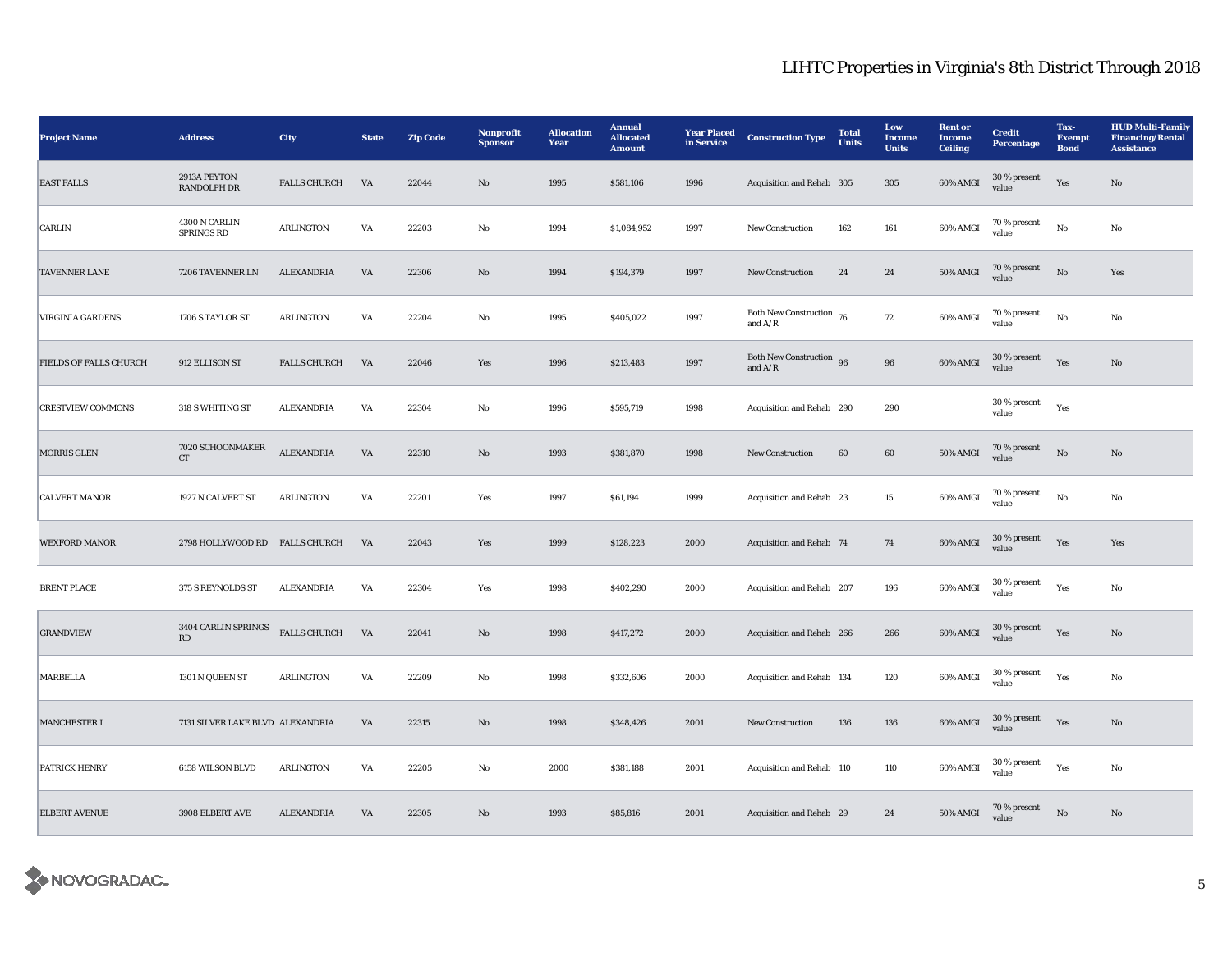| <b>Project Name</b>           | <b>Address</b>                        | City              | <b>State</b> | <b>Zip Code</b> | Nonprofit<br><b>Sponsor</b> | <b>Allocation</b><br>Year | <b>Annual</b><br><b>Allocated</b><br><b>Amount</b> | <b>Year Placed</b><br>in Service | <b>Construction Type</b>  | <b>Total</b><br><b>Units</b> | Low<br>Income<br><b>Units</b> | <b>Rent or</b><br><b>Income</b><br><b>Ceiling</b> | <b>Credit</b><br>Percentage | Tax-<br><b>Exempt</b><br><b>Bond</b> | <b>HUD Multi-Family</b><br><b>Financing/Rental</b><br><b>Assistance</b> |
|-------------------------------|---------------------------------------|-------------------|--------------|-----------------|-----------------------------|---------------------------|----------------------------------------------------|----------------------------------|---------------------------|------------------------------|-------------------------------|---------------------------------------------------|-----------------------------|--------------------------------------|-------------------------------------------------------------------------|
| FIELDS OF ALEXANDRIA          | 4309 DUKE ST                          | <b>ALEXANDRIA</b> | VA           | 22304           | No                          | 1997                      | \$681,586                                          | 2001                             | Acquisition and Rehab 306 |                              | 304                           | 60% AMGI                                          | 30 % present<br>value       | Yes                                  | $\mathbf{No}$                                                           |
| HISTORIC BALLSTON PARK        | 351 N GLEBE RD                        | ARLINGTON         | VA           | 22203           | Yes                         | 1996                      | \$317,834                                          | 2001                             | Acquisition and Rehab 512 |                              | 233                           | 60% AMGI                                          | 30 % present<br>value       | Yes                                  | $\rm No$                                                                |
| <b>COLUMBIA COMMONS</b>       | 5100 EIGHTH RD S                      | <b>ARLINGTON</b>  | VA           | 22204           | $\mathbf{No}$               | 1999                      | \$518,927                                          | 2001                             | Acquisition and Rehab 199 |                              | 189                           | 50% AMGI                                          | 30 % present<br>value       | Yes                                  | $\mathbf{No}$                                                           |
| MANCHESTER LAKES II           | 7161 SILVER LAKE BLVD ALEXANDRIA      |                   | VA           | 22315           | Yes                         | 1999                      | \$680,000                                          | 2002                             | <b>New Construction</b>   | 116                          | 116                           | 50% AMGI                                          | 70 % present<br>value       | No                                   | No                                                                      |
| <b>BERKELEY</b>               | 2910 S GLEBE RD                       | <b>ARLINGTON</b>  | VA           | 22206           | Yes                         | 2000                      | \$265,438                                          | 2002                             | Acquisition and Rehab 137 |                              | 110                           | 60% AMGI                                          | 30 % present<br>value       | Yes                                  | No                                                                      |
| FIELDS AT LORTON STATION      | 7800 LEWIS CHAPEL<br>CIR              | <b>LORTON</b>     | VA           | 22079           | No                          | 2000                      | \$737,645                                          | 2002                             | <b>New Construction</b>   | 248                          | 248                           | 60% AMGI                                          | 30 % present<br>value       | Yes                                  | No                                                                      |
| <b>GUM SPRINGS GLEN</b>       | 7837 RICHMOND HWY ALEXANDRIA          |                   | VA           | 22306           | No                          | 2001                      | \$410,917                                          | 2003                             | New Construction          | 60                           | 60                            | 50% AMGI                                          | 70 % present<br>value       | $\mathbf{N}\mathbf{o}$               | No                                                                      |
| <b>LECKEY GARDENS</b>         | 2037 N WOODROW ST ARLINGTON           |                   | VA           | 22207           | Yes                         | 2001                      | \$189,170                                          | 2003                             | Acquisition and Rehab 40  |                              | 32                            | 50% AMGI                                          | 70 % present<br>value       | $\rm No$                             | $\rm No$                                                                |
| <b>ARLINGTON VIEW TERRACE</b> | 1735 14TH RD S                        | <b>ARLINGTON</b>  | VA           | 22204           | Yes                         | 2001                      | \$154,016                                          | 2003                             | Acquisition and Rehab 77  |                              | 77                            | 60% AMGI                                          | 30 % present<br>value       | Yes                                  | Yes                                                                     |
| <b>COLONIAL VILLAGE WEST</b>  | 1702 N UHLE ST                        | <b>ARLINGTON</b>  | VA           | 22201           | Yes                         | 2001                      | \$208,462                                          | 2003                             | Acquisition and Rehab 70  |                              | 70                            | 60% AMGI                                          | 30 % present<br>value       | Yes                                  | Yes                                                                     |
| PENDLETON PARK                | 610 N PAYNE ST                        | <b>ALEXANDRIA</b> | VA           | 22314           | No                          | 2011                      | \$230,769                                          | 2014                             | Acquisition and Rehab 24  |                              | 24                            |                                                   | 70 % present<br>value       | $_{\rm No}$                          | Yes                                                                     |
| <b>SHELL</b>                  | 5511 COLUMBIA PIKE                    | <b>ARLINGTON</b>  | VA           | 22204           | Yes                         | 2012                      | \$1,230,000                                        | 2014                             | New Construction          | 83                           | 83                            | 60% AMGI                                          | $70\,\%$ present<br>value   | No                                   | No                                                                      |
| ARBELO AND LONGVIEW           | 831 BASHFORD LANE                     | ALEXANDRIA        | VA           | 22314           | Yes                         | 2013                      | \$498,485                                          | 2015                             | Acquisition and Rehab 75  |                              | 75                            | 60% AMGI                                          | 30 % present<br>value       | Yes                                  | $\mathbf{No}$                                                           |
| <b>JAMES BLAND V</b>          | 998 N. ALFRED STREET ALEXANDRIA       |                   | VA           | 22314           | $\mathbf{N}\mathbf{o}$      | 2012                      | \$1,037,148                                        | 2015                             | New Construction          | 54                           | 54                            | 60% AMGI                                          | 70 % present<br>value       | $_{\rm No}$                          | $\rm No$                                                                |
| WOODLAND HILL                 | <b>610 SOUTH CARLIN</b><br>SPRING RD. | <b>ARLINGTON</b>  | VA           | 22204           | No                          | 2013                      | \$801,242                                          | 2015                             | Acquisition and Rehab 235 |                              | 234                           | 60% AMGI                                          | $30\,\%$ present<br>value   | Yes                                  | Yes                                                                     |